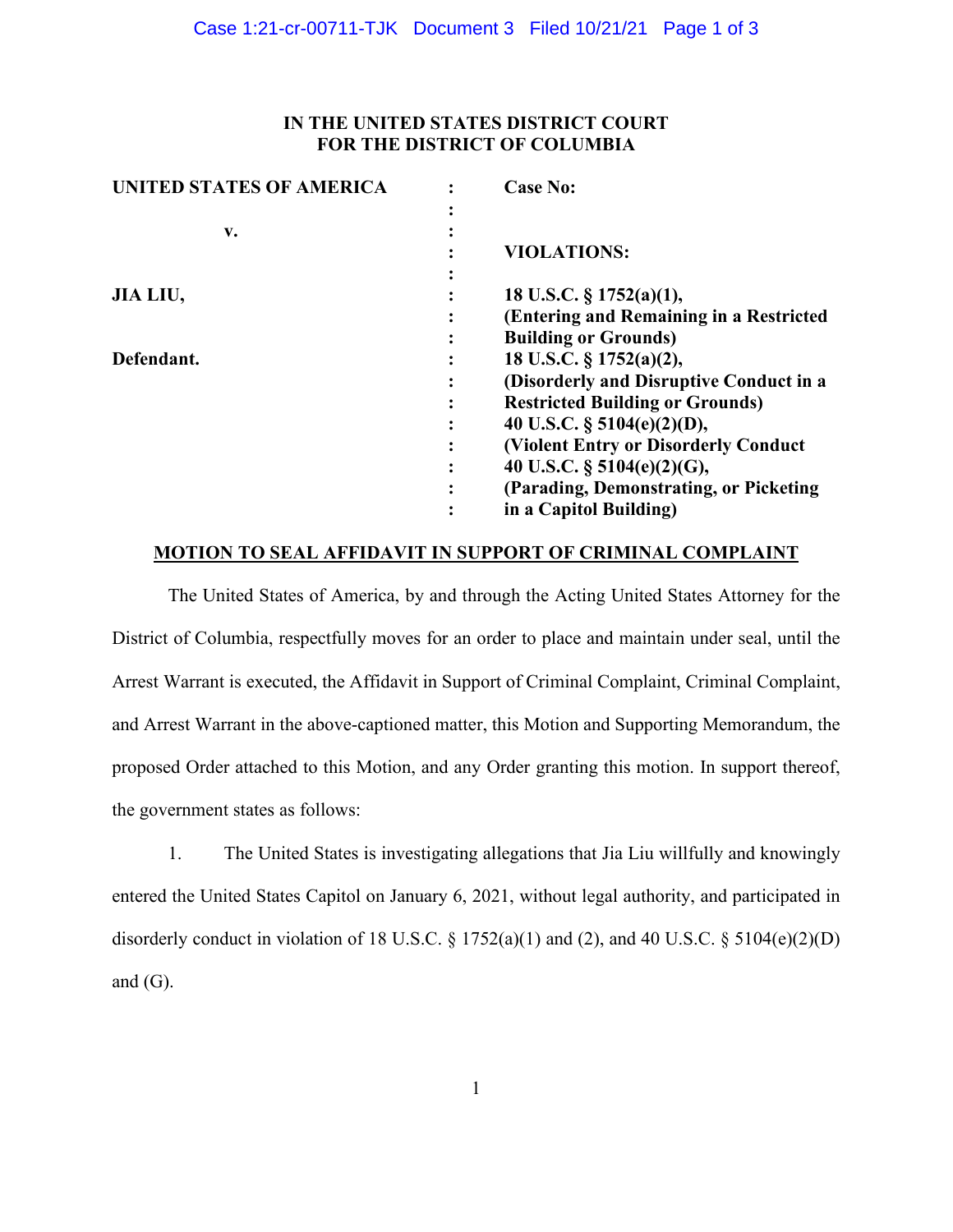## Case 1:21-cr-00711-TJK Document 3 Filed 10/21/21 Page 2 of 3

2. The Affidavit in Support of Criminal Complaint references evidence gathered in the course of the investigation, including the use of a digital device in furtherance of the crime. The public disclosure of the Government's evidence could compromise the integrity of the investigation, including the ability of the United States to locate and arrest the defendant, which also may lead to the destruction of evidence in other locations including the digital device. Thus, a sealing order is necessary to avoid hindering the ongoing investigation in this matter.

2. As stated in Washington Post v. Robinson, 935 F.2d 282, 288 (D.C. Cir. 1999), there is a presumption of access to Court proceedings. But, this can be overridden if "'(1) closure serves a compelling interest; (2) there is a substantial probability that, in the absence of closure, this compelling interest would be harmed; and (3) there are no alternatives to closure that would adequately protect the compelling interest.'" Id. at 290 (quoting Oregonian Pub. Co. v. United States Dist. Court, 920 F.2d 1462, 1466 (9th Cir. 1990)).

3. In this matter, the United States has a compelling interest in preserving the integrity of its investigation and arresting the defendant. A limited sealing order ensuring that filings related to the Criminal Complaint and Arrest Warrant are not accessible from the Court's public files is narrowly tailored to serve a compelling interest.

4. Furthermore, the United States respectfully submits that complying with the normal notice requirements of Washington Post would defeat the purpose of the motion to seal. Persons who know the criminal justice system also know that docketing a motion to seal an Affidavit in Support of Criminal Complaint and Arrest Warrant, or a resulting sealing order, means that the defendant is charged with a crime, and the Government intends to arrest her. Thus, if this Motion or a sealing order were to become public, it would be the same as making public the Complaint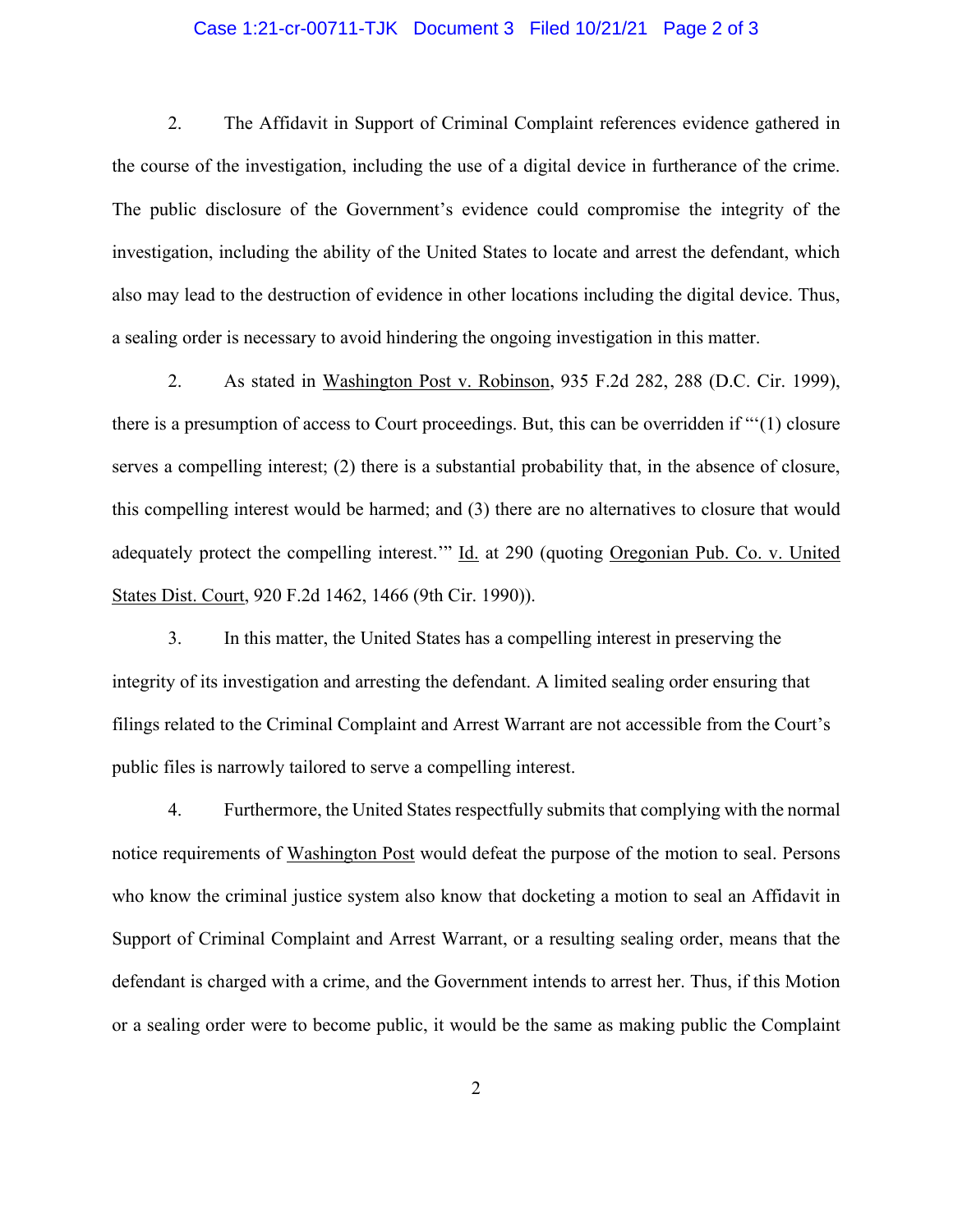and Arrest Warrant.

**WHEREFORE**, the United States respectfully requests that this Court issue an Order directing that the Clerk of the Court place and maintain under seal, until execution of the Arrest Warrant, the Affidavit in Support of Criminal Complaint, this Motion and Supporting Memorandum, the proposed Order attached to this Motion, and any Order granting this motion.

Respectfully submitted,

CHANNING D. PHILLIPS ACTING UNITED STATES ATTORNEY D.C. Bar No. 415793

By: /s/ *Anne Veldhuis*  ANNE VELDHUIS CA Bar No. 298491 Trial Attorney Detailee 555 Fourth Street, N.W. Washington, D.C. 20530 Telephone No. (415) 307-6722 Email: Anne.Veldhuis@usdoj.gov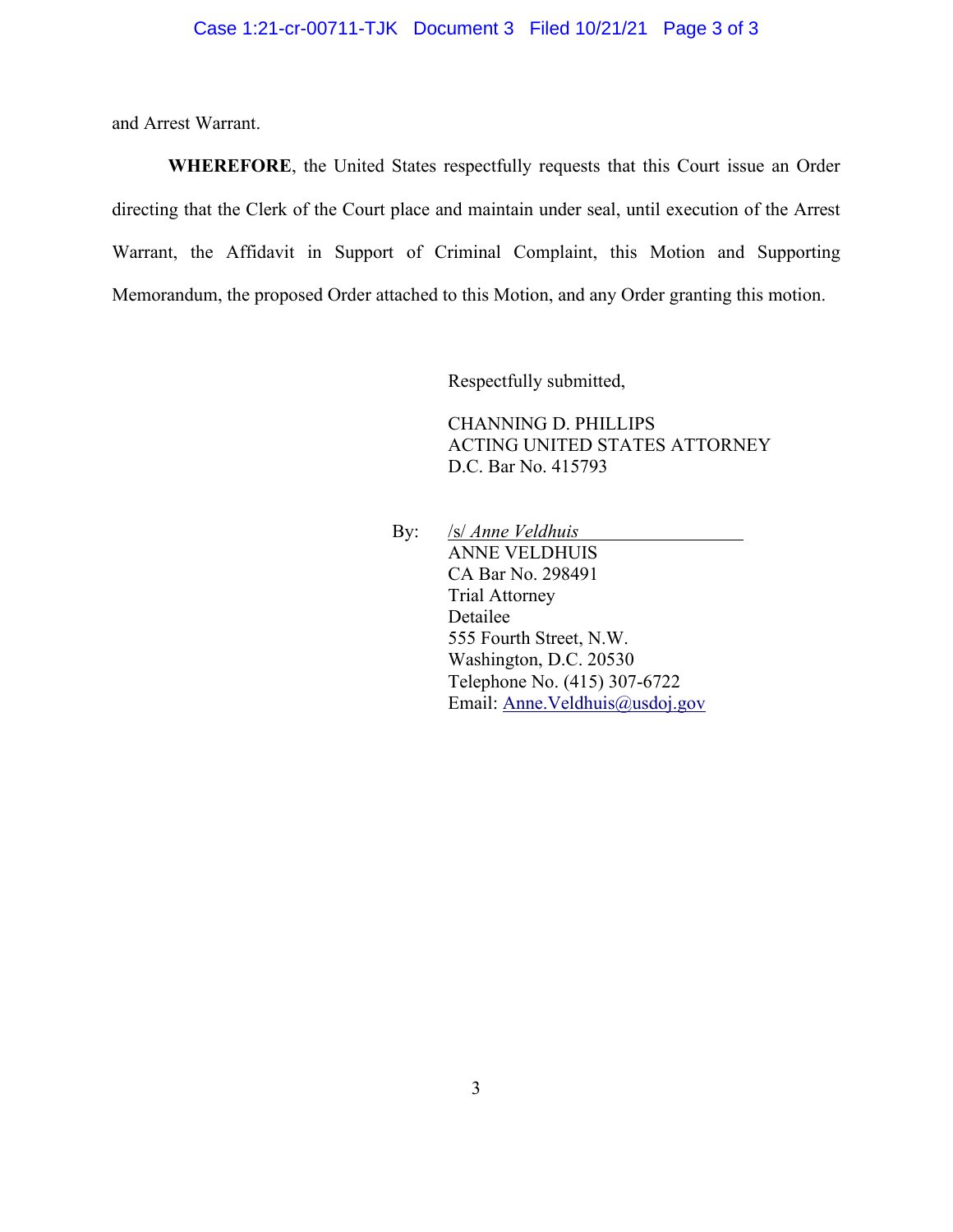# **IN THE UNITED STATES DISTRICT COURT FOR THE DISTRICT OF COLUMBIA**

| <b>UNITED STATES OF AMERICA</b> | <b>Case No:</b>                         |
|---------------------------------|-----------------------------------------|
|                                 |                                         |
| v.                              |                                         |
|                                 | <b>VIOLATIONS:</b>                      |
|                                 |                                         |
| JIA LIU,                        | 18 U.S.C. $\S$ 1752(a)(1),              |
|                                 | (Entering and Remaining in a Restricted |
|                                 | <b>Building or Grounds)</b>             |
| Defendant.                      | 18 U.S.C. § 1752(a)(2),                 |
|                                 | (Disorderly and Disruptive Conduct in a |
|                                 | <b>Restricted Building or Grounds)</b>  |
|                                 | 40 U.S.C. $\S$ 5104(e)(2)(D),           |
|                                 | (Violent Entry or Disorderly Conduct)   |
|                                 | 40 U.S.C. § 5104(e)(2)(G),              |
|                                 | (Parading, Demonstrating, or Picketing) |
|                                 | in a Capitol Building)                  |

## **ORDER**

This matter having come before the Court pursuant to the application of the United States to seal criminal complaint, the Court finds that, because of such reasonable grounds to believe the disclosure will result in flight from prosecution, destruction of or tampering with evidence, intimidation of potential witnesses, and serious jeopardy to the investigation, the United States has established that a compelling governmental interest exists to justify the requested sealing.

1. IT IS THEREFORE ORDERED that the application is hereby GRANTED, and that the affidavit in support of criminal complaint and other related materials, the instant application to seal, and this Order are sealed until the arrest warrant is executed.